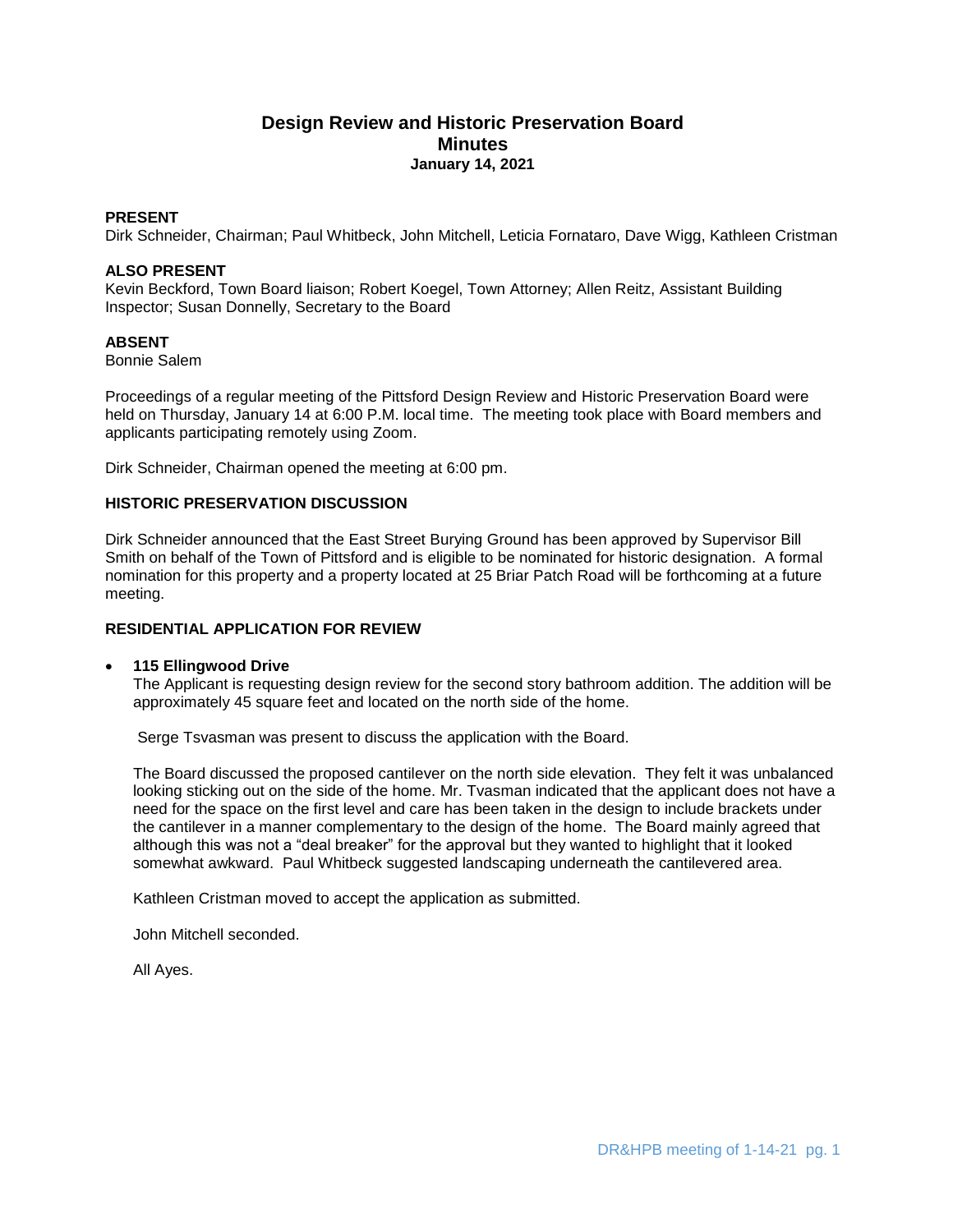#### **331 Fairport Road**

The Applicant is requesting design review for a 596 sq. ft. garage addition. The garage addition was previously approved by the Architectural Review Board and the applicant was granted a permit in 1998. The project never was completed and the owner is now ready to move forward. Since zoning codes have changed since 1998 the applicant was required to apply for a variance based on the Town's current code.

There was no representative present to discuss this application with the Board.

The Board felt comfortable reviewing the design.

The Board was supportive of the design but felt the roof return on the garage should replicate the roof return on the second story of the home. This will be made a condition of approval.

Leticia Fornataro noted that she works with the architect on this project and therefore recused herself from the vote.

John Mitchell moved to accept the application as submitted with the condition that the garage addition returns replicate the gable return on the second floor of the dwelling.

Dirk Schneider seconded.

Schneider – Aye Wigg – Aye Cristman – Aye Mitchell – Aye Whitbeck – Aye Fornataro - Abstain

# **RESIDENTIAL APPLICATION FOR REVIEW – NEW**

#### **44 Coventry Ridge**

The Applicant is requesting design review for the construction of a two story single family home. The home will have approximately 3009 square feet of living area and will be located in the Coventry Ridge Subdivision.

Jim Connaughton of Coventry Ridge Building Corporation discussed this application with the Board.

Objections to three materials on the front elevation were brought up again by the Board particularly since many of the homes already constructed in the area have two materials on the front elevation. Mr. Connaughton stated that there is another home nearby with all board and batten finishing and this is an attempt to tie in this material with this one in the neighborhood.

Some Board members were content with the three materials as long as the two non-stone elements were the same color or in the same color palette.

Discussion was held about the stone and the choppy presentation of the different levels on the front elevation. The Board recommended that the stone be brought down even to the lowest level across the front elevation of the home. Mr. Connaughton indicated that he was in agreement with this.

David Wigg moved to accept the application as submitted with the condition that the stone on the front elevation be aligned with the lowest point of the water table and the condition that the two other differing construction materials be in the same or similar color palette.

Leticia Fornataro seconded.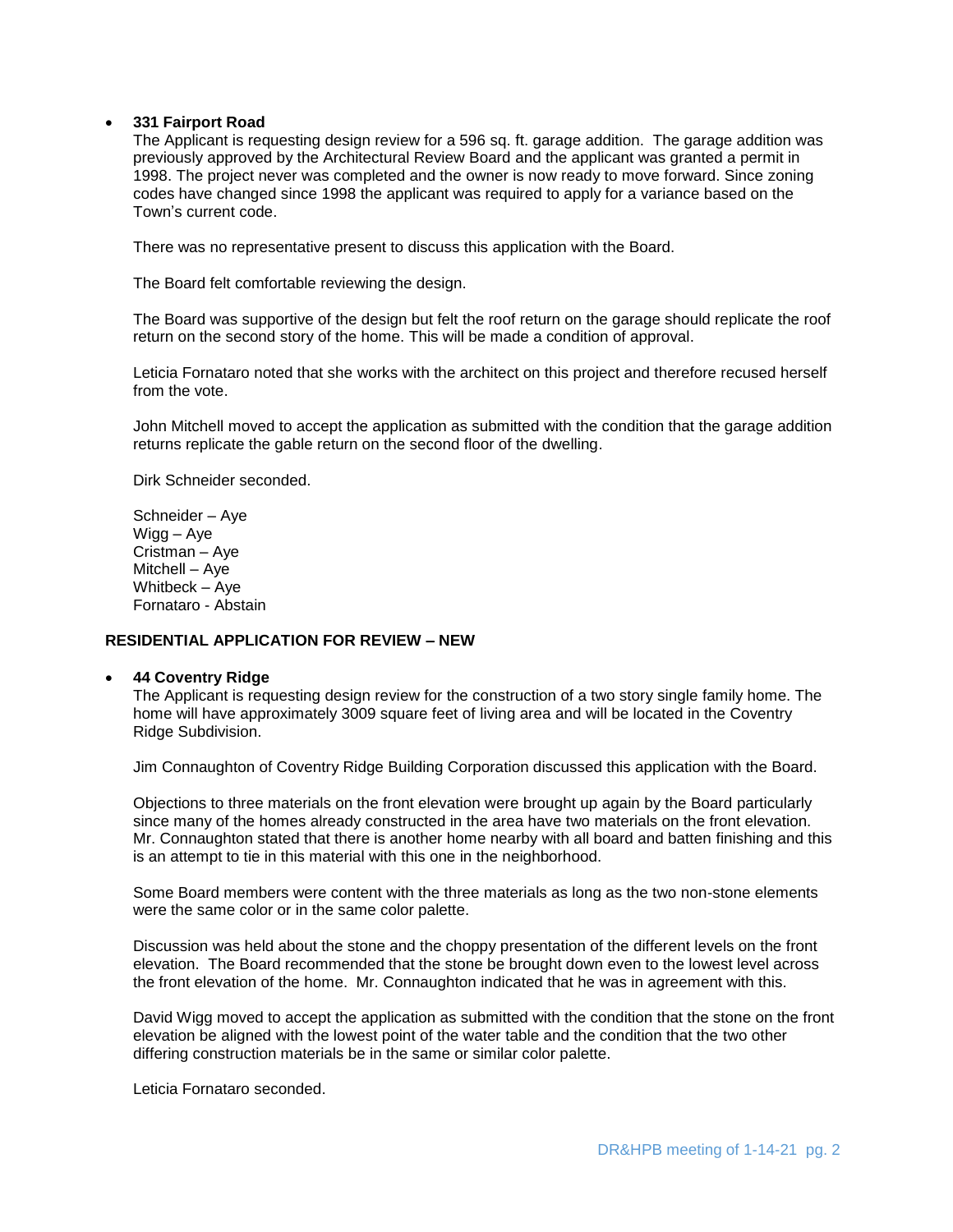All Ayes.

#### **8 Ravenna Crescent**

The Applicant is requesting design review for the construction of a two story single family home. The home will have approximately 2944 square feet of living area and will be located in the Coventry Ridge Subdivision.

Jim Connaughton discussed this application with the Board.

This home features two materials that met with the approval of the Board.

There were no further questions from the Board.

Paul Whitbeck moved to accept the application as submitted.

Kathleen Cristman seconded.

All Ayes.

# **4044B East Avenue**

The Applicant is requesting design review for the construction of a one story single family home. The home will be approximately 2959 square feet with a 264 sq. ft. sunroom. The home will be located on a subdivided lot on a private drive.

Jennifer and Frank Mazzarella were present to discuss the application with the Board.

The exterior elevation finishes will be stucco and stone.

In general, the Board was pleased with the construction design of this home. Kathleen Cristman noted that she appreciated that the garage is not a dominant feature.

There was discussion regarding the shutter design and whether this should follow the curved elements (window headers and garage) on the home. The applicant indicated that they had considered doing this but did not know how the Board would feel about it.

Kathleen Cristman moved to accept the application as submitted with the recommendation that the shutters reflect curvature at the tops to mimic elements on the home.

Leticia Fornataro seconded.

All Ayes.

#### **DISCUSSION**

Regarding the Wright House, John Mitchell reported on his findings. His research on homes with the Italianate architectural style is that shutters were not a common feature. His recommendation would be that the shutters be removed in the renovation to more fully represent the look of the home when it was built. In addition, this style most likely included heavy brackets or molding around the windows at the top. These brackets may have been removed or covered up in recent renovations. It may be proved when the aluminum siding is removed that there will be brackets or evidence there of former bracketing. The Board concurred with Mr. Mitchell's recommendation of the removal of the shutters. There was discussion of whether the closed shutters on the window near the inside stairwell should remain or not.